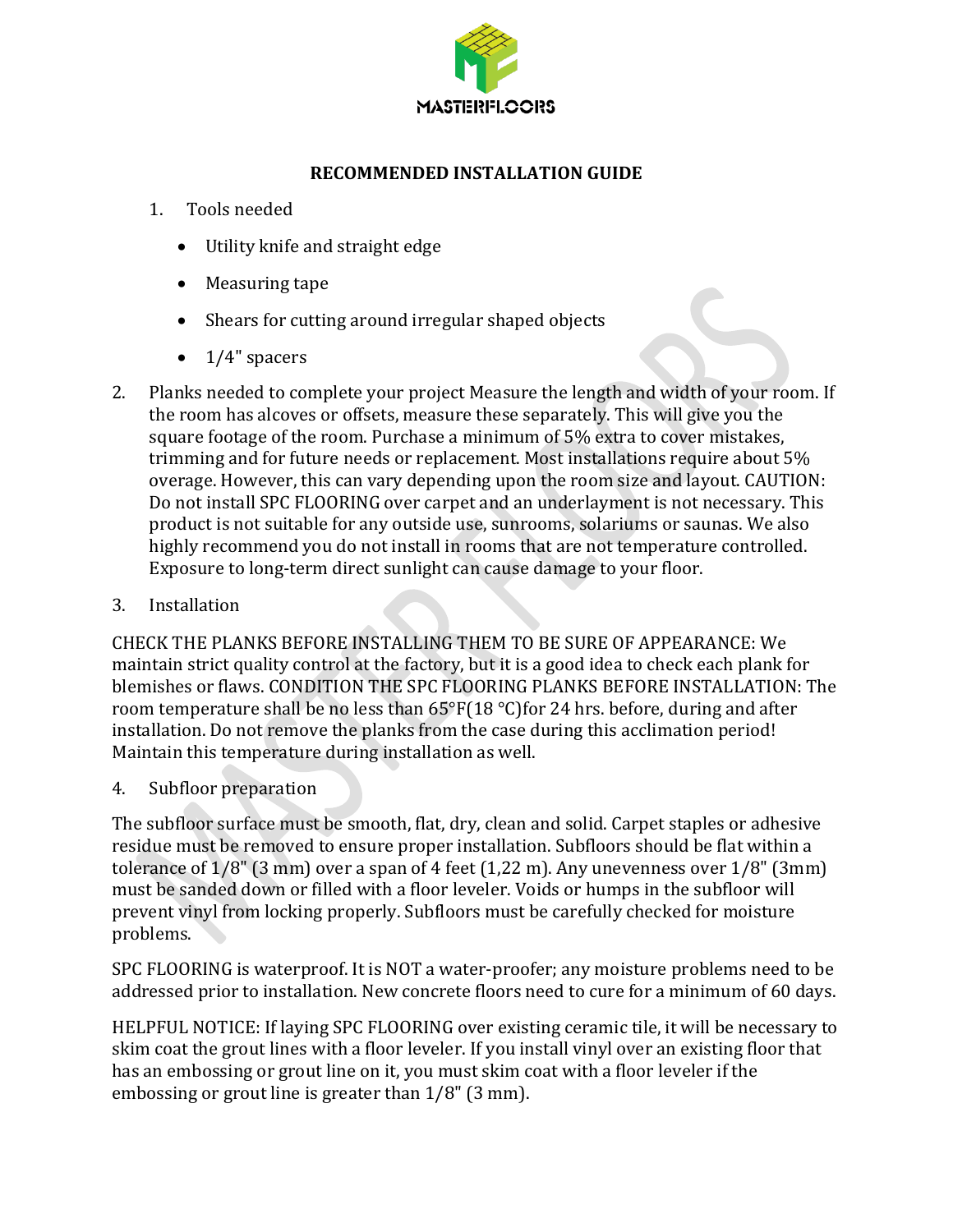

- 4.1 It is recommended installation should begin with a corner (right hand side) and proceed from the wall with the tongue facing out away from the wall. Allow a minimum gap of 1/8" (2-3 mm) for subfloor movement or product expansion, which should be covered by accessories. Please make sure you add a t-molding for any rooms greater than 25'ft.
- 4.2 When laying the first row in a straight line it is recommended to interlock the short ends by inserting the tongue into the grooves at an angle of about 15° - 20°. Install per sequential plank on the short end and be sure to line up evenly. It is of great significance for a wonderful installation.
- 4.3 Make sure the seams between the planks are tight. You will feel and hear the click when locking the planks together to create a tight seam. There should be no gap visible between planks. If your seam appears not to be tight, you should immediately pull apart the planks and reinstall. Slowly lift the top plank away from the bottom plank and simply reinstall, repeating step 2.
- 4.4 When installing SPC FLOORING, it is strongly suggested to stagger the rows so that the short edge seams are not in a straight uniform line. We advise the staggered rows.
- 4.5 It is recommended to start the second row with the plank in proportion. Measure and mark the plank, then using a straight edge and utility knife, score the plank and snap.
- 4.6 Interlock the plank tightly against the first row (long side) again at a  $15^{\circ}$   $20^{\circ}$ angle. For the next plank, interlock the short side first, leaving it slightly away from the long side and then slide into the long side.
- 4.7 Start the third row with the plank cut at appropriate length. Again the remaining piece can be used at the opposite end of the row, if the layout of the room permits.
- 4.8 Continue this pattern for the remainder of the rows to be installed. Always place the cut end of the first plank against the wall.
- 4.9 Fitting around irregular objects is not a problem. Simply make a pattern out of heavy paper to fit around pipes or irregular objects. Place the pattern upon the plank and trace. Cut along trace lines using a utility knife or heavy-duty scissors, and lay plank. Be sure to leave room for expansion around all fixed objects, floor vents and doorframes.
- 4.10 The beauty of SPC FLOORING is the ease of installing the opposite way. You can install from both sides of the plank. This allows you to start in one room and continue through a doorway into another room with the same pattern and continue installing the floor forwards or backwards.

# Notes:

1- Inspect the ground before installation, the installation is feasible with the moisture under 40%; it is special ground with the moisture 40%-60% so you should install a little to confirm before mass- installation; and it is unsuitable to install with the moisture over 60%. A way to test the moisture is to flatly place a couple of planks on the ground and see if there is moisture on the back 6-12 hours later.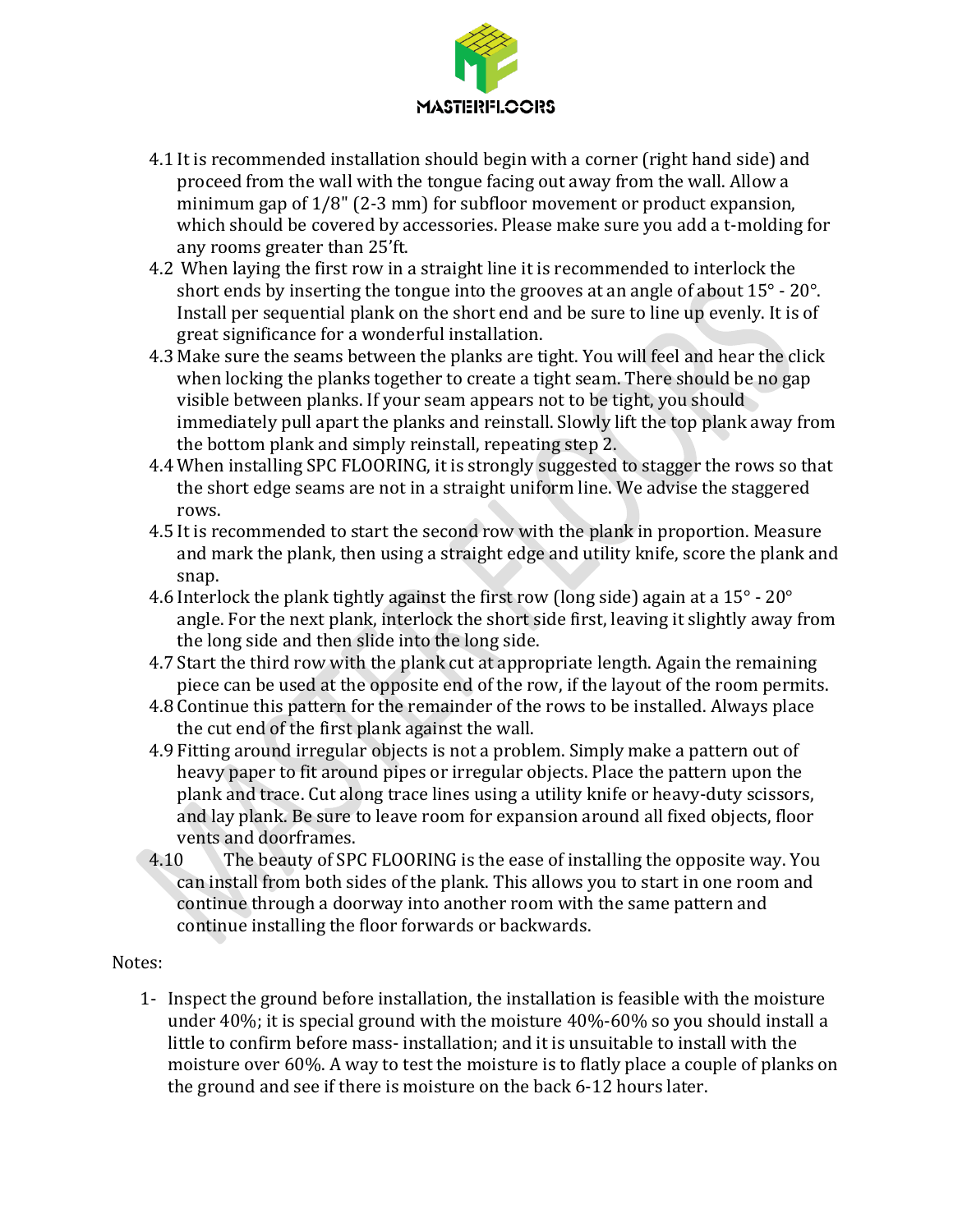

2- The following situations are beyond the warranty: Minor color, shape or texture variations between samples, printed color photography and the actual material.

### **Please note every installation is different and these specifications for installation are only recommendations.**

# **RECOMMENDED MASTER FLOORS MAINTENANCE GUIDE**

- 1. It is our recommendation to first sweep and vacuum the floor surface to ensure removal of all loose dust, dirt, and debris. Using a mop (or, for large areas, a floor cleaning machine with a low abrasive pad), scrub the flooring surface. Using warm, clean water, rinse several times or as needed, then use a dry mop or wet vacuum to remove the water and allow drying.
- 2. Do not allow pets with unclipped nails to damage your SPC FLOORING. It may result in severe scratching to the surface. The same is true for any high-heeled shoes that do not have proper tips on the heels.
- 3. Avoid exposure to direct sunlight for prolonged periods of time. During peak sunlight hours, use drapes or blinds to minimize the direct sunlight on the SPC FLOORING. Most types of flooring will be affected by continuous strong sunlight. In addition, excessive temperatures are not good for resilient floors. Some natural ventilation or intermittent air conditioning in vacant homes should be considered. Long-term continuous inside temperatures over 38°C combined with strong direct sunlight will damage your SPC FLOORING and cause the installation to fail.
- 4. Always sweep or vacuum your SPC FLOORING before cleaning so that all loose dirt and particles are removed. For best results don't use combination cleaner finish products.
- 5. DO NOT WAX your SPC FLOORING! The surface of your floor is very dense and non-porous, which prevents wax from penetrating and thus builds up which can cause yellowing and dirt collection. The same non-porous feature also provides all the protection against wear and staining that you will need. Your Vinyl floor has been designed to be very easy to maintain.
- 6. If your floor has been exposed to excessive amounts of water due to flooding, simply remove the water as quickly as possible. A dehumidifier should be promptly turned on in the room to reduce the moisture levels back to normal. Do not dry the room below the normal moisture level that existed previously.
- 7. When moving appliances or heavy furniture it is always suggested to use plywood panel on your floor and "walk" the item across it. We also recommend using floor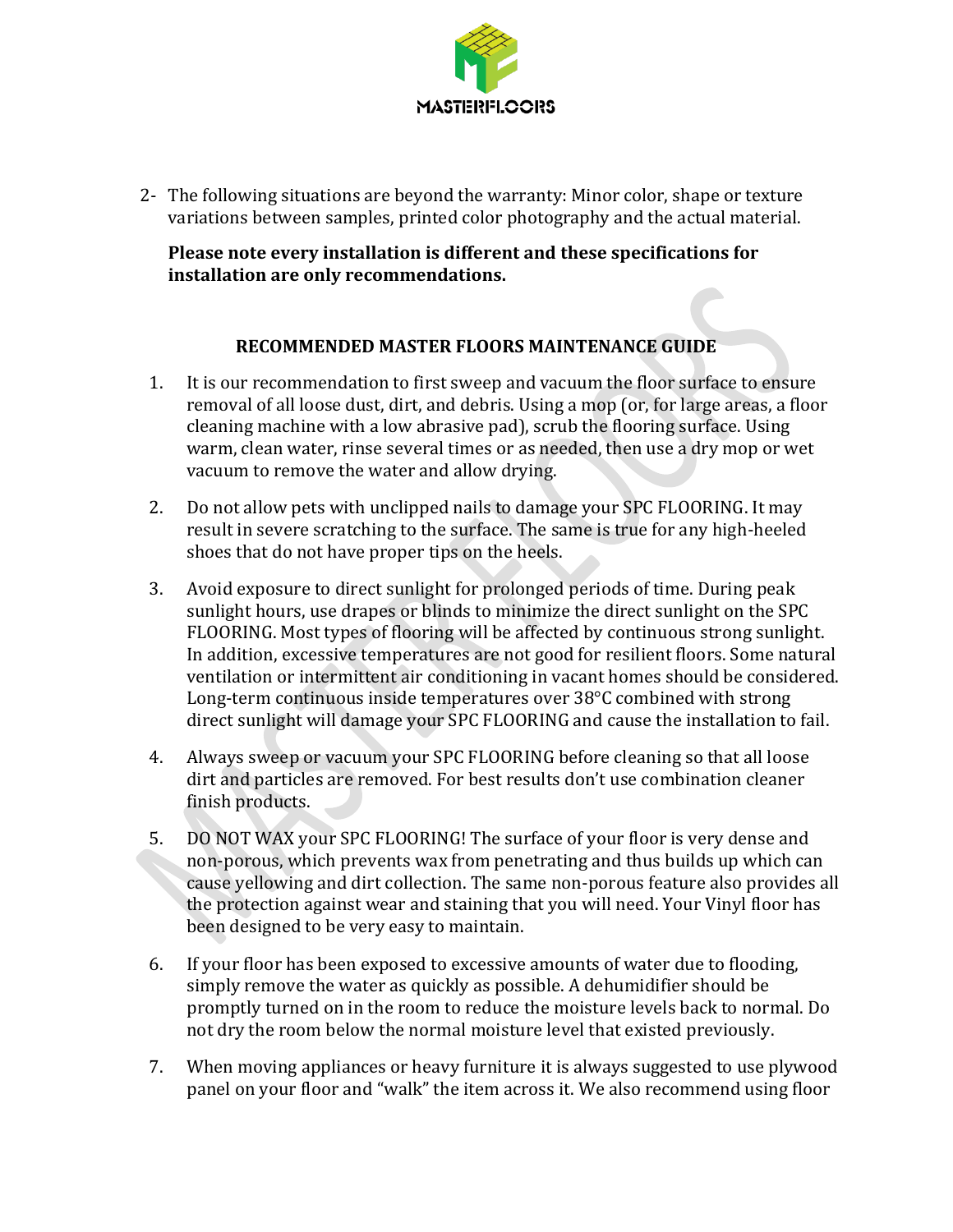

protectors under furniture and placing a walk-off mat at outside entrances to reduce the amount of dirt being brought in to your home.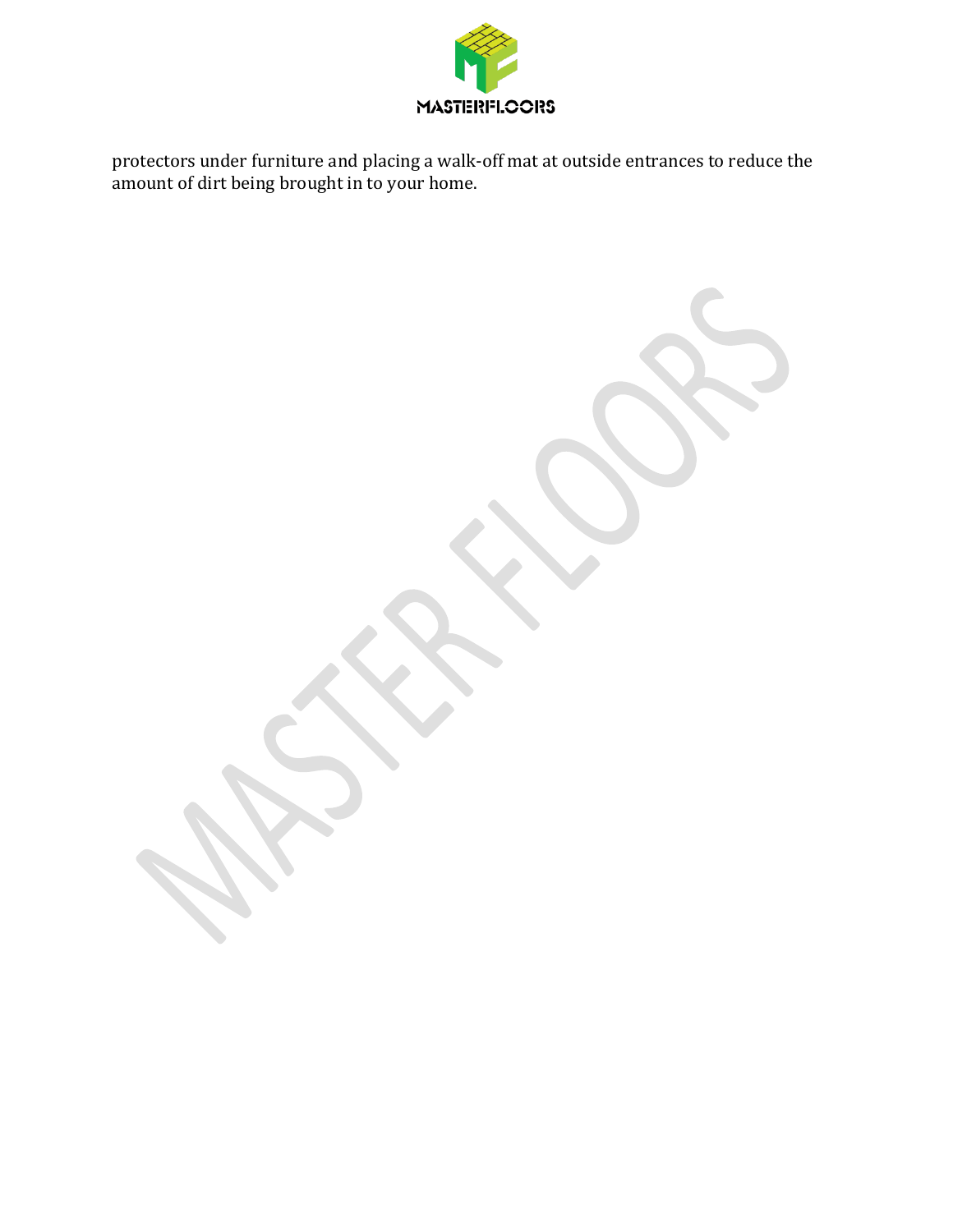

#### **MASTER FLOORS FLOOR WARRANTY GUIDE**

**We recommend that all their floor coverings are professionally installed for a valid warranty.**

**Master Floors warrants all products to be free from defects in material and workmanship, under normal use and service, for a specified length of time from the date of purchase as set forth below. This Limited Warranty only applies provided the flooring covered by this warranty is installed and maintained according to MASTER FLOORS Installation & Maintenance Manual.**

| Warranty<br>Coverage    | 5.2mm SPC<br>12 mil Ware-layer |            | 8mm SPC<br>20 mil Ware-layer |            |
|-------------------------|--------------------------------|------------|------------------------------|------------|
|                         | Residential                    | Commercial | Residential                  | Commercial |
| Manufacturing<br>Defect | 25 Years                       | 15 Years   | 50 Years                     | 25 Years   |
| Wear, Fade or<br>Stain* | 25 Years                       | 15 Years   | 50 Years                     | 25 Years   |

\*DEFINITIONS / To Be Covered:

"Wear" must be through the wear layer to the degree that the printed pattern is affected or altered.

"Fade" must be to the degree that the floor is permanently discolored.

"Stain" must be from normal household cleaning agents, chemicals or routine care & maintenance.

#### **Warranty Owner**

This warranty extends only to the original end-user. Master Floors warranties are nontransferable. No installer, retailer, distributor or agent, or employee of Master Floors may alter the obligations or limitations of any Master Floors warranty.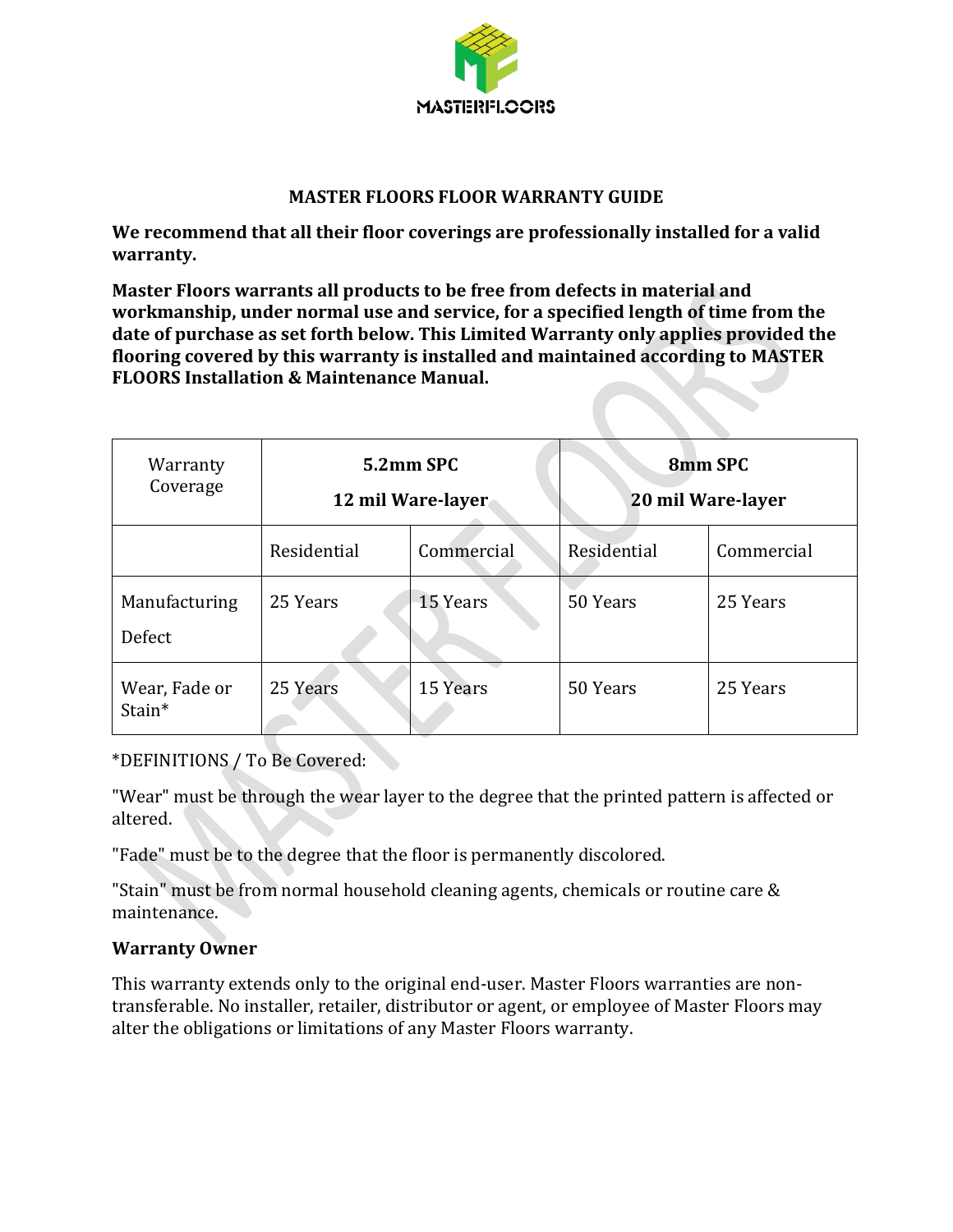

### **Master Floors Warranty Limitations**

Please take notice that none of the following kinds of problems are problems arising from defects in material or workmanship, and are therefore not covered by this Product Warranty:

a) Defects arising from poor installation (this includes - damage arising from sub-floor irregularities, for example excessive unevenness, loose nails or other protrusions; visual surface defects caused by previous floor coverings that should have been removed or covered, for example ceramic or bit mastic tiles, floor-boards, cushioned SPC, or by failure in the underlayment; seams 'peaking' or opening due to use of incorrect adhesive or seaming method; edge-to-edge shade variation; discoloration arising from installation next to a source of excessive heat); and visible trowel marks.

b) Dissatisfaction due to improper maintenance.

c) Problems arising from excessive moisture, alkali or hydrostatic pressure in substrate.

d) Problems arising from cuts, tears, gouges, burns or other damage caused by stiletto or sharp high heels (these will damage even concrete!), sharp or hot objects dropped on the floor, dragged appliances, unprotected furniture feet, damage from pets etc.

e) Damage caused by chemically reactive material, carpet crocking, dye, mold, stains, spillage, burns, gouges, scratches, indentations, floods, accidents, abuse or any harsh scouring pads while buffing.

f) Small differences in color and or texture between the actual material or photographic images of the material and the actual flooring purchased.

g) Construction or installation-related damage.

h) Surface scratches, changes in shading, texture and/or gloss during use.

i) Damage caused by inappropriate end-user activities.

j) Installation of products with adhesives other than those recommended by Master Floors (Master Floors recommend high quality adhesives in heavy traffic area)

k) Products may have slight color variations not detected at the factory. All products must be dry laid and examined under standard lighting conditions for color acceptance before being installed.

The preceding list is not exhaustive, but is merely illustrative, of the many kinds of problems that are not due to defects in material or workmanship in the products, and are